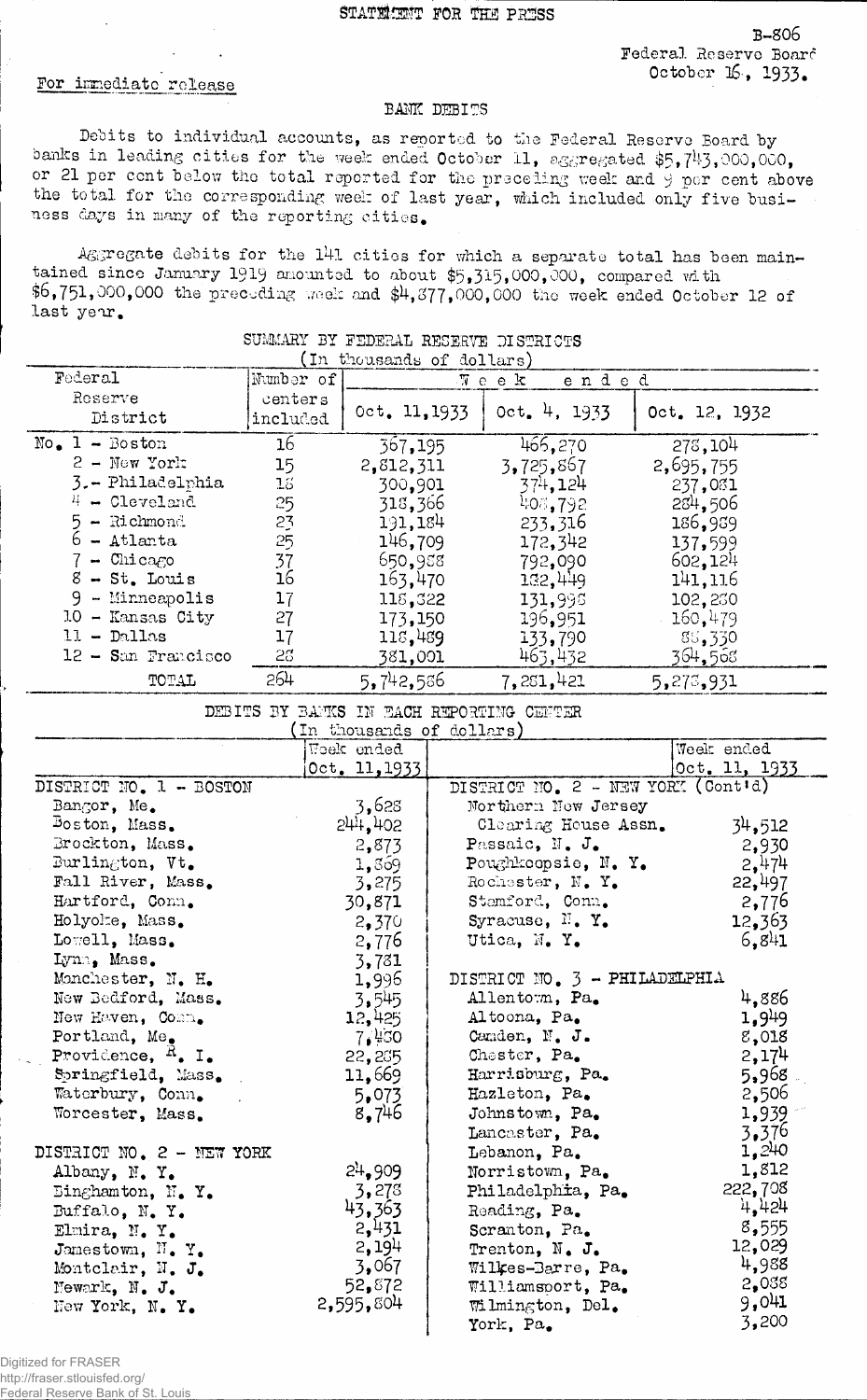| DEBITS BY BANKS IN EACH REPORTING CENTER |  |  |  |  |
|------------------------------------------|--|--|--|--|
|                                          |  |  |  |  |

 $\hat{\boldsymbol{\theta}}$ 

 $\hat{J}$ 

 $\ddot{\phantom{0}}$ 

 $\frac{1}{2}$ 

 $\mathcal{I}$ 

 $\frac{1}{T}$ 

 $\frac{1}{2}$ 

 $\frac{1}{2}$ 

|                            | (In thousands of dollars) |                                     | B-806a        |
|----------------------------|---------------------------|-------------------------------------|---------------|
|                            | Week ended                |                                     | Week ended    |
|                            | Oct. 11, 1933             |                                     | Oct. 11, 1933 |
| DISTRICT NO. 4 - CLEVELAND |                           | DISTRICT NO. $6$ - ATLANTA (Cont'd) |               |
| Akron, Ohio                | 7,531                     | Elberton, Ga.                       | 171           |
| Butler, Pa.                | 1,711                     | Hattiesburg, Miss.                  | 783           |
| Canton, Ohio               | 4,820                     | Jackson, Miss.                      | 4,164         |
| Cincinnati, Ohio           | 47,730                    | Jacksonville, Fla.                  | 9,168         |
| Cleveland, Ohio            | 76,304                    | Knoxville, Tenn.                    | 3,329         |
| Columbus, Ohio $\cdot$     | 20,862                    | Macon, Ga.                          | 2,754         |
| Dayton, Ohio               | 6,235                     | Meridian, Miss.                     | 1,512         |
| Erie, Pa.                  | 3,729                     | Miami, Fla.                         | 2,755         |
| Franklin, Pa.              | 637                       | Mobile, Ala.                        | 4,838         |
| Greensburg, Pa.            | 895                       | Montgomery, Ala.                    | 3,959         |
| Hamilton, Ohio             | 1,787                     | Nashville, Tenn.                    | 12,502        |
| Homestead, Pa.             | 380                       | Newnan, Ga.                         | 435           |
| Lexington, Ky.             | 2,989                     | New Orleans, La.                    | 34,089        |
| Lima, Ohio                 | 1,539                     |                                     | 1,136         |
| Lorain, Ohio               | 528                       | Pensacola, Fla.                     | 5,877         |
| Middletown, Ohio           | 1,344                     | Savannah, Ga.                       | 3,674         |
| Oil City, Pa.              | 1,345                     | Tampa, Fla.                         |               |
| Pittsburgh, Pa.            | 104,804                   | Valdosta, Ga.                       | 593           |
| Springfield, Ohio          | 2,486                     | Vicksburg, Miss.                    | 1,595         |
| Steubenville, Ohio         | 1,000                     |                                     |               |
| Toledo, Ohio               | 16,913                    | DISTRICT NO. 7 - CHICAGO            |               |
| Warren, Ohio               | 1,416                     | Adrian, Mich.                       | 298           |
| Wheeling, W. Va.           |                           | Aurora, Ill.                        | 917           |
|                            | 4,752                     | Battle Creek, Mich.                 | 1,057         |
| Youngstown, Ohio           | 5,427                     | Bay City, Mich.                     | 1,333         |
| Zanesville, Ohio           | 1,202                     | Bloomington, Ill.                   | 1,614         |
|                            |                           | Cedar Rapids, Ia.                   | 4,045         |
| DISTRICT NO. 5 - RICHMOND  |                           | Champaign-Urbana, Ill.              | 1,709         |
| Asheville, N. C.           | 2,076                     | Chicago, Ill.                       | 413,330       |
| Baltimore, Md.             | 52,623                    | Danville, Ill.                      | 1,542         |
| Charleston, S. C.          | 2,811                     | Davenport, Ia.                      | 3,694         |
| Charleston, W. Va.         | 5,671                     | Decatur, Ill.                       | 2,159         |
| Charlotte, N. C.           | 9,452                     | Des Moines, Iowa                    | 12,060        |
| Columbia, S. C.            | 4,179                     | Detroit, Mich.                      | 76,195        |
| Cumberland, Md.            | 1,347                     | Dubuque, Iowa                       | 1,383         |
| Danville, Va.              | 1,266                     | Flint, Mich.                        | 2,793         |
| Durham, N. C.              | 8,366                     | Fort Wayno, Ind.                    | 4,520         |
| Greensboro, N. C.          | 2,201                     | Gary, Ind.                          | 1,652         |
| Greenville, S. C.          | 3,046                     | Grand Rapids, Mich.                 | 8,288         |
| Hagerstown, Md.            | 1,734                     | Green Bay, Wis.                     | 1,871         |
| Huntington, W. Va.         | 2,072                     | Indianapolis, Ind.                  | 27,077        |
| Lynchburg, Va.             | 2,987                     | Jackson, Mich.                      | 1,672         |
| Newport News, Va.          | 1,574                     | Kalamazoo, Mich.                    | 2,437         |
| Norfolk, Va.               | 8,905                     | Lansing, Mich.                      | 2,213         |
| Portsmouth, Va.            | 600                       | Mason City, Iowa                    | 1,337         |
| Raleigh, N. C.             | 3,413                     | Milwaukee, Wis.                     | 40,851        |
| Richmond, Va.              | 27,856                    | Moline, Ill.                        | 603           |
| Roanoke, Va.               | 3,504                     | Muscatine, Iowa                     | 437           |
| Washington, D. C.          | 37,719                    | Oshkosh, Wis.                       | 1,437         |
| Wilmington, N. C.          | 1,809                     | Peoria, Ill.                        | 6,136         |
| Winston-Salem, N. C.       | 5,973                     | Rockford, Ill.                      | 2,905         |
|                            |                           | Saginaw, Mich.                      | 2,775         |
| DISTRICT NO. 6 - ATLANTA   |                           | Sheboygan, Wis.                     | 1,969         |
| Albany, Ga.                | 618                       | Sioux City, Iowa                    | 6,407         |
| Atlanta, Ga.               | 25,732                    | South Bend, Ind.                    | 3,821         |
| Augusta, Ga.               | 3,183                     | Springfield, Ill.                   | 3,558         |
| Birmingham, Ala.           | 14,780                    | Terre Haute, Ind.                   | 3,024         |
| Brunswick, Ga.             | 380                       | Waterloo, Iowa                      | 1,869         |
| Chattanooga, Tenn.         | 6,630                     |                                     |               |
| Columbus, Ga.              | 2,052                     |                                     |               |
| Dothan, Ala.               |                           |                                     |               |
|                            |                           |                                     |               |

 $\ddot{\phantom{0}}$